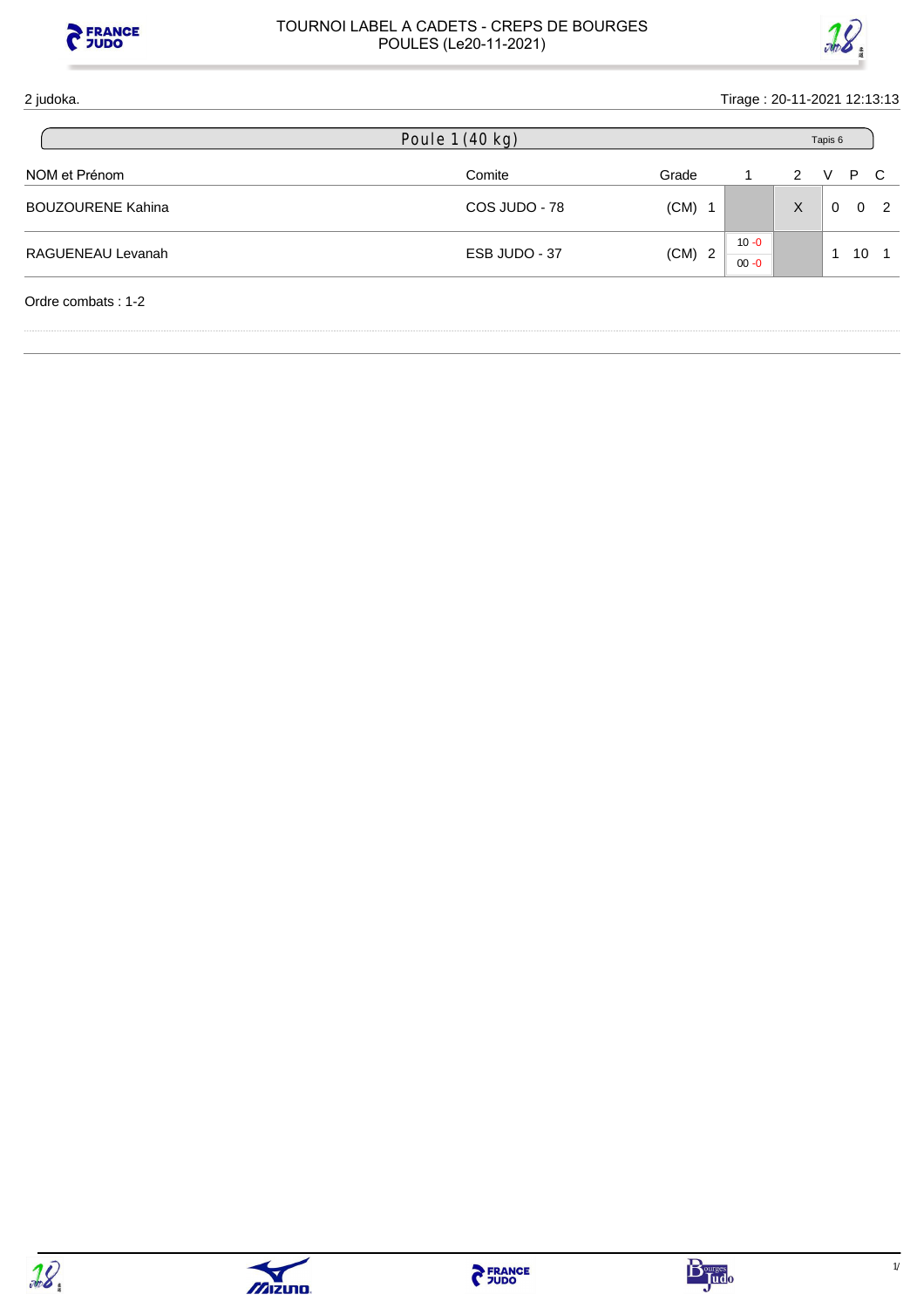



| Poule $1(44 kg)$                       |                      |          |          |                |          |                      | Tapis 6      |                 |                |  |  |
|----------------------------------------|----------------------|----------|----------|----------------|----------|----------------------|--------------|-----------------|----------------|--|--|
| NOM et Prénom                          | Comite               | Grade    | 1        | $\overline{2}$ | 3        | 4                    | V            | P               | - C            |  |  |
| <b>GUILLEMOT Albane</b>                | USORLEAN.LOIRET - 45 | $(CM)$ 1 |          | X              | $\sf X$  | $10 - 0$<br>$00 - 0$ | 1            |                 | $11 \quad 3$   |  |  |
| <b>JOUANNEAU Elsa</b>                  | JC.VENDOME.USV - 41  | (1D) 2   | $10 - 0$ |                | $10 - 0$ | $10 - 0$             | 3            | 30 <sub>1</sub> |                |  |  |
|                                        |                      | $00 - 0$ |          | $00 - 1$       | $00 - 0$ |                      |              |                 |                |  |  |
| <b>DIABATE Doussou</b>                 | CSM ILE ST DENI - 93 | $(CB)$ 3 | $11 - 0$ | X              |          | $10 - 0$             | $\mathbf{2}$ | 20 2            |                |  |  |
|                                        |                      |          |          | $01 - 0$       |          | $00 - 0$             |              |                 |                |  |  |
| <b>KRONENBERG Manon</b>                | STMARTINJUDOCLU - 18 | $(CV)$ 4 | X        | X              | X        |                      | $\mathbf{0}$ | $\Omega$        | $\overline{4}$ |  |  |
| Ordre combats: 1-2 3-4 1-3 2-4 1-4 2-3 |                      |          |          |                |          |                      |              |                 |                |  |  |



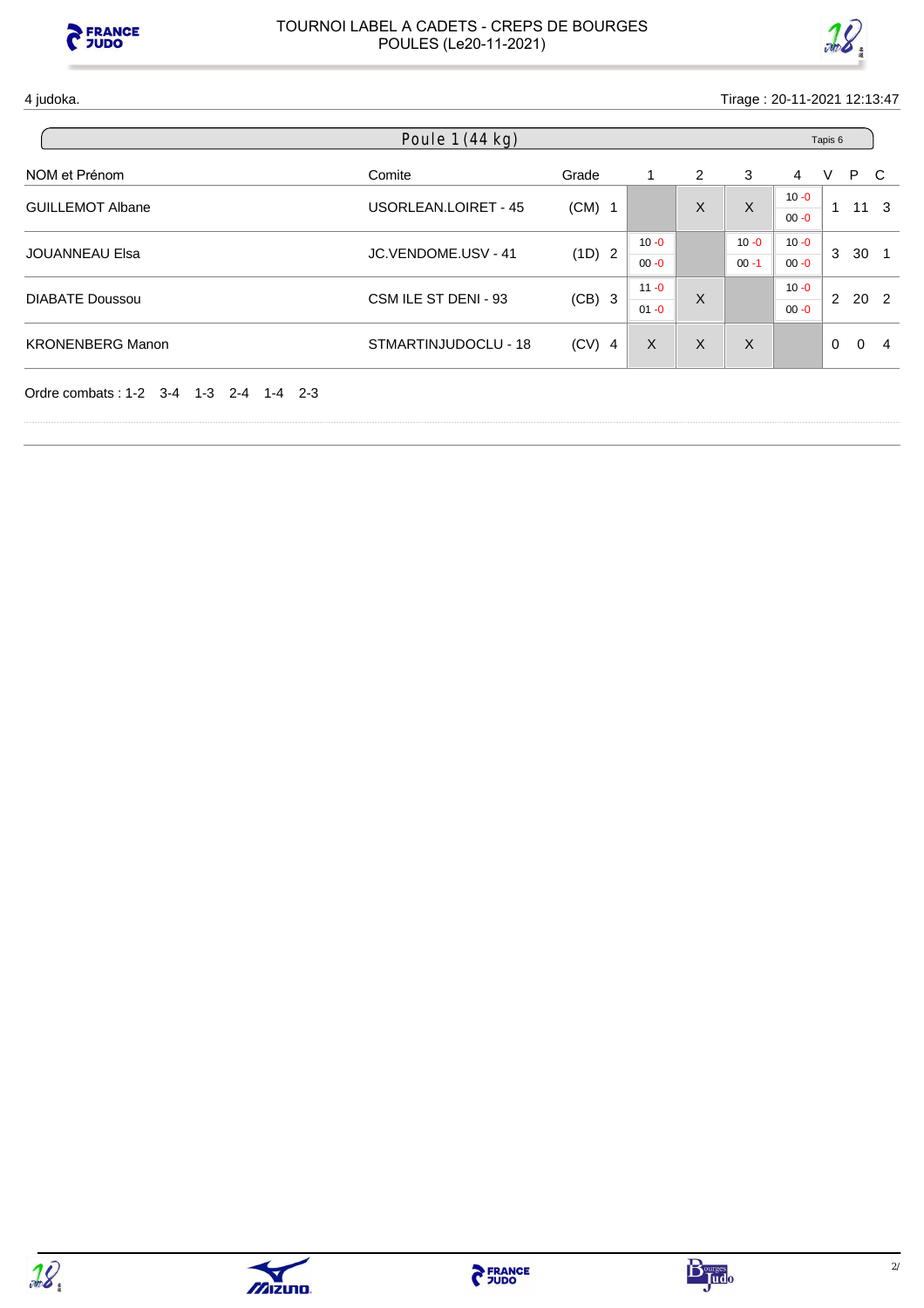







**PERANCE** 







 $\sqrt{2}$ izuno.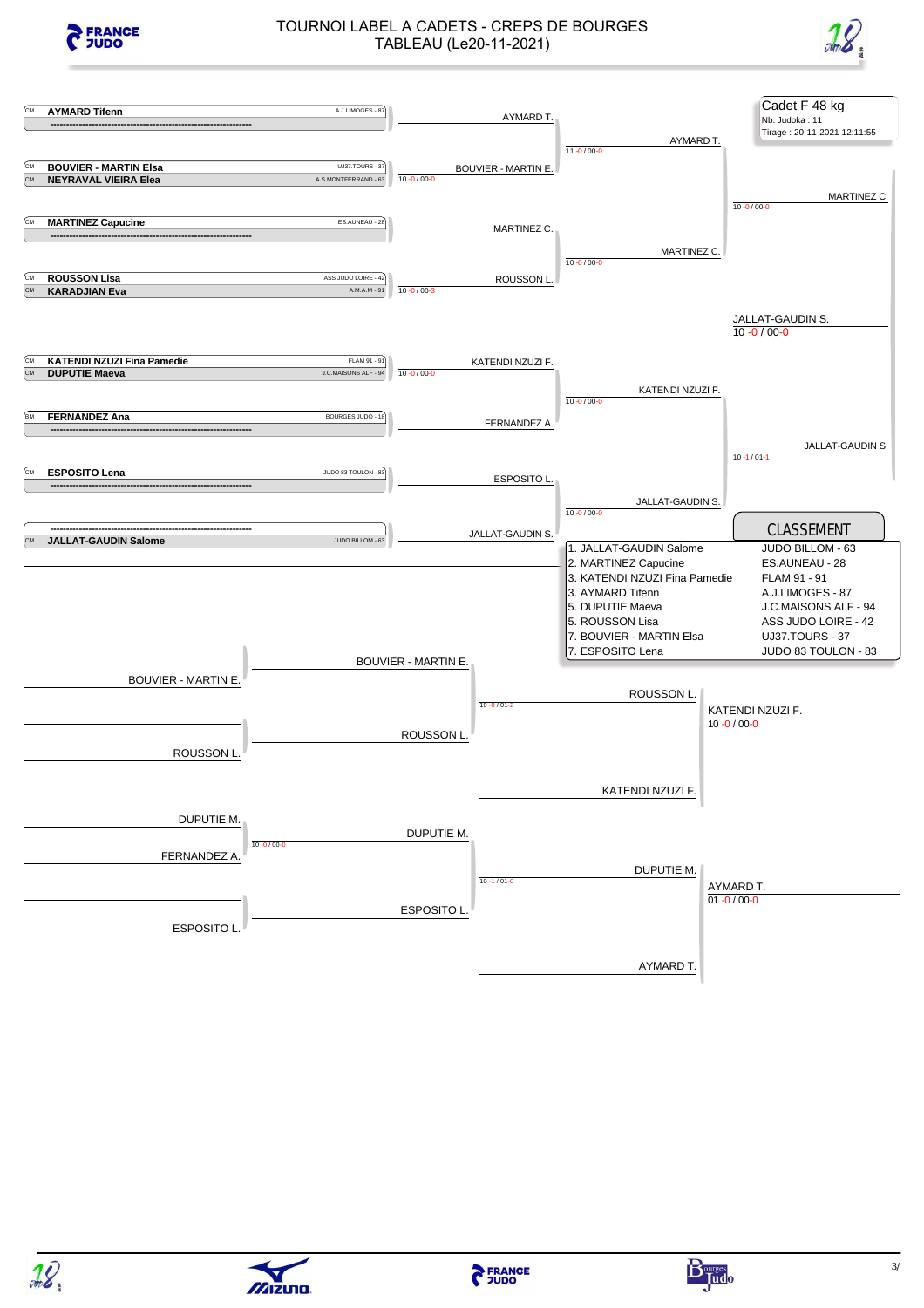







 $\sqrt{2}$ izuno.

Bourges do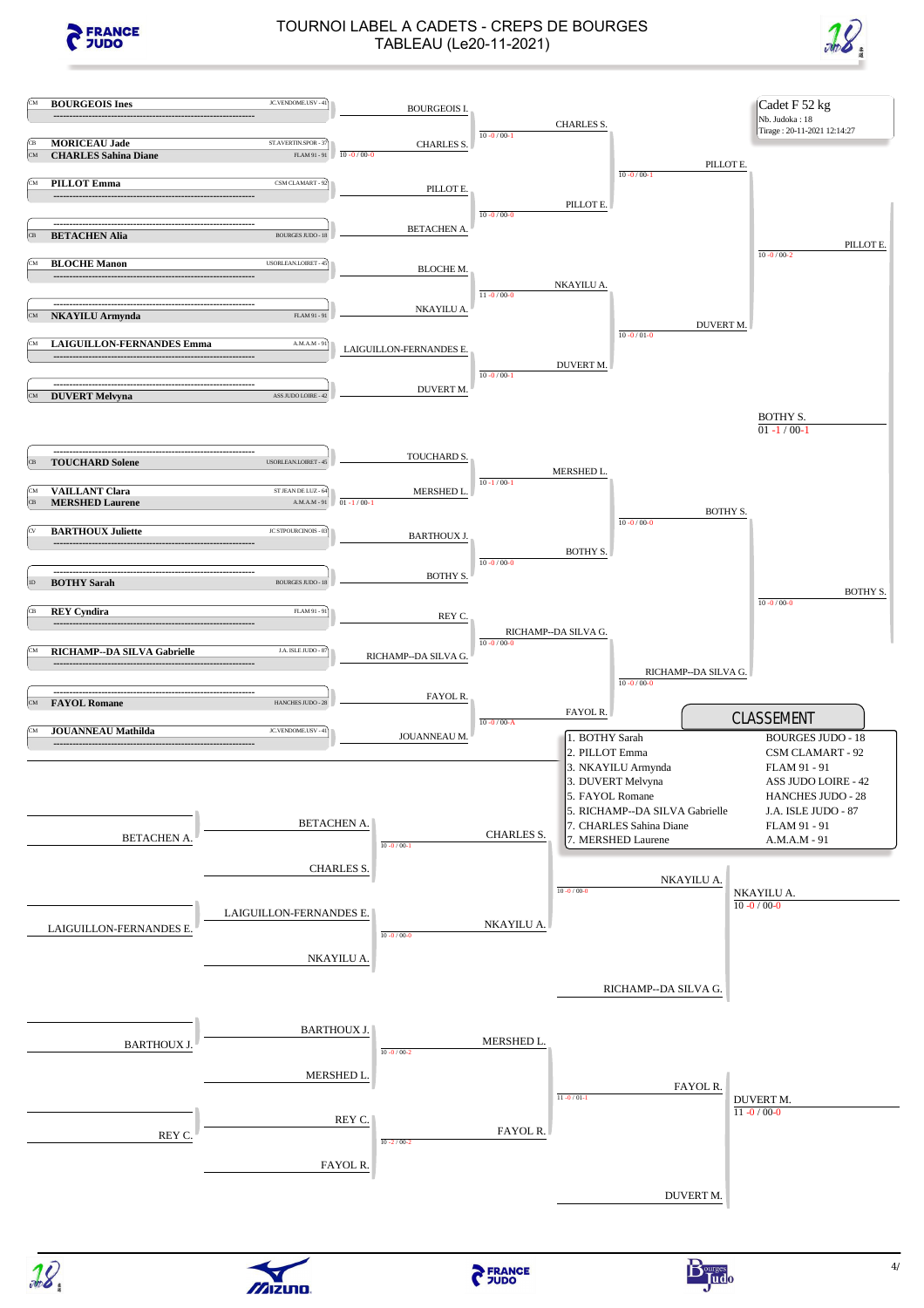







mizuno.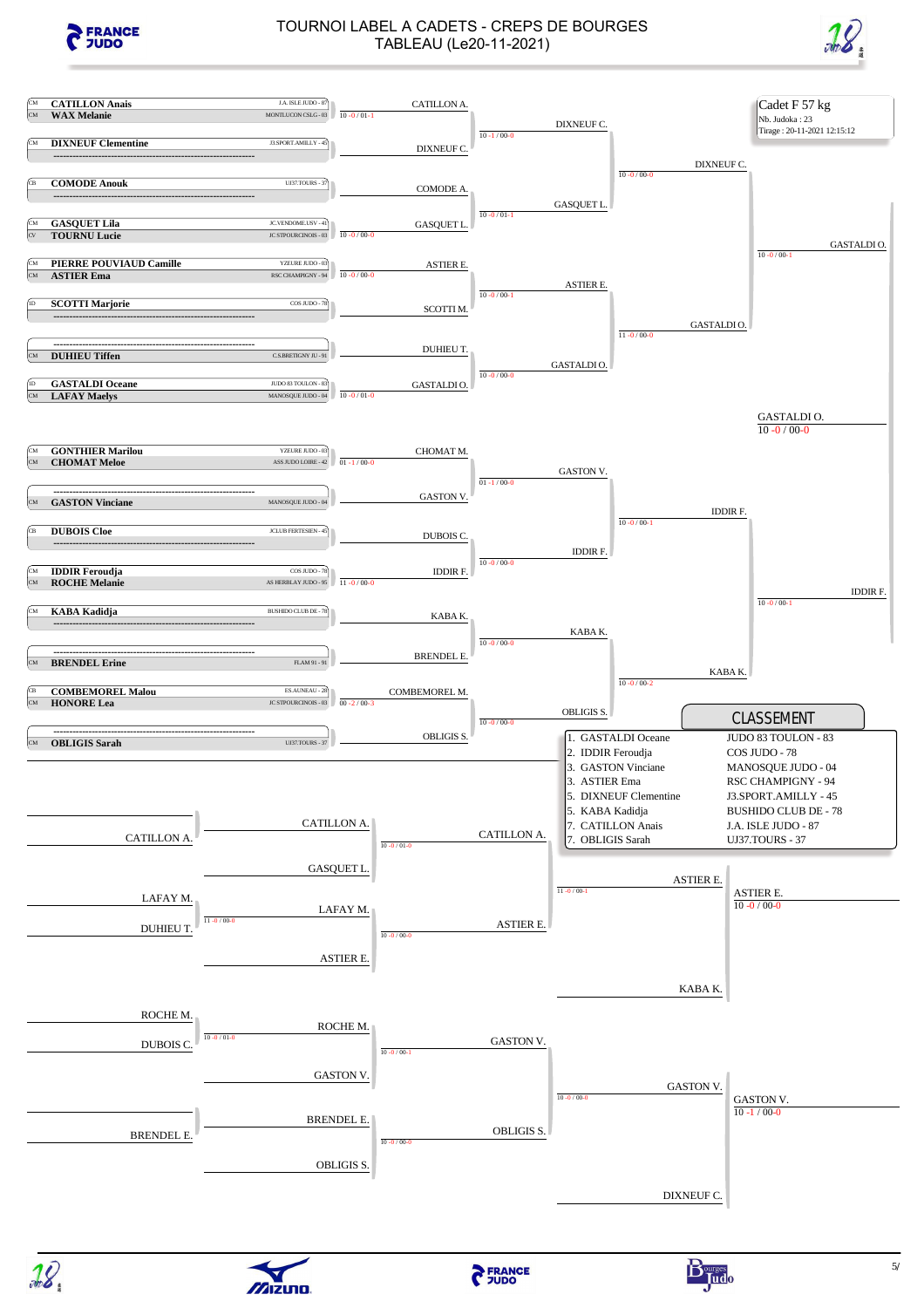









**PERANCE** 

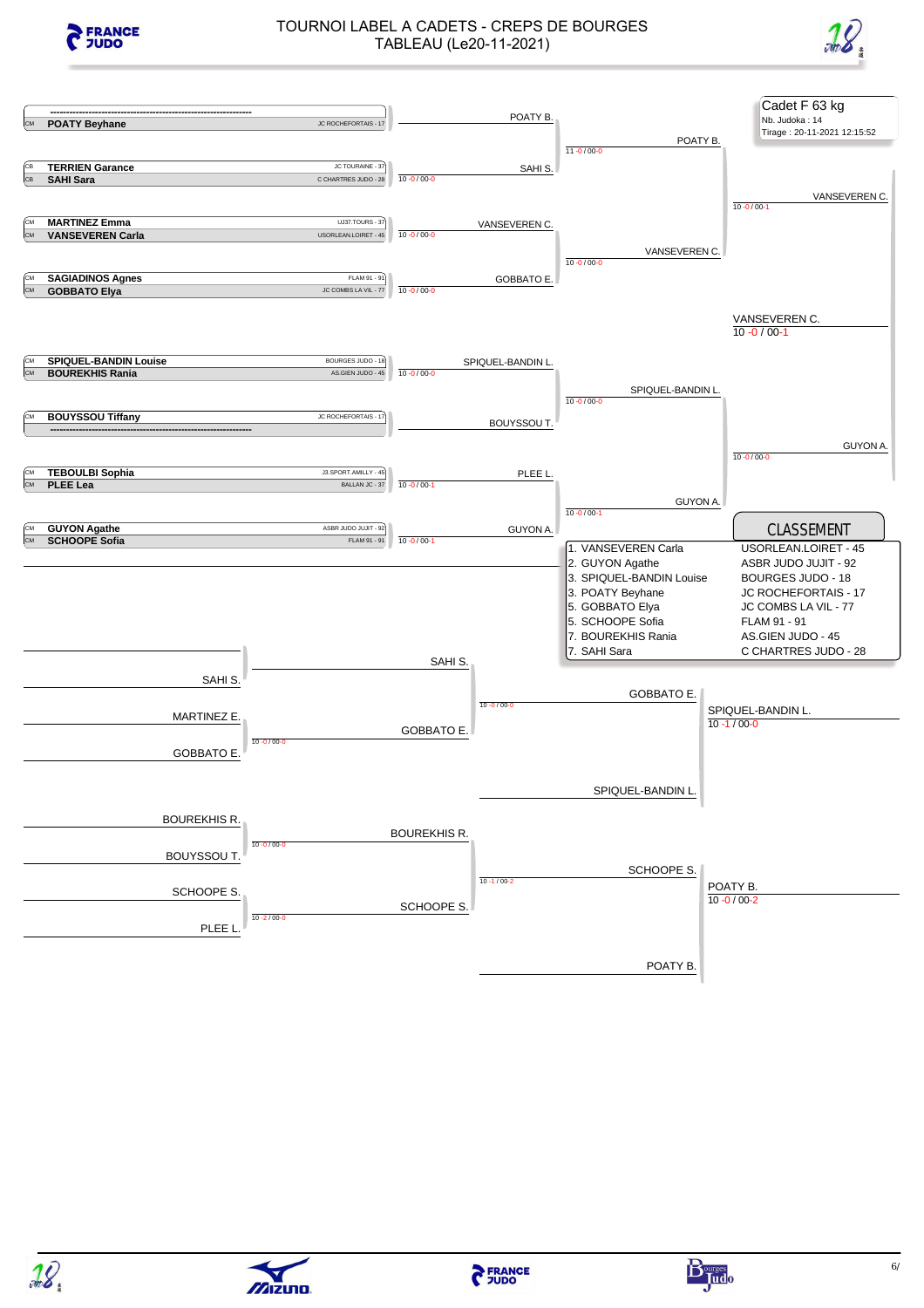







**PERANCE** 





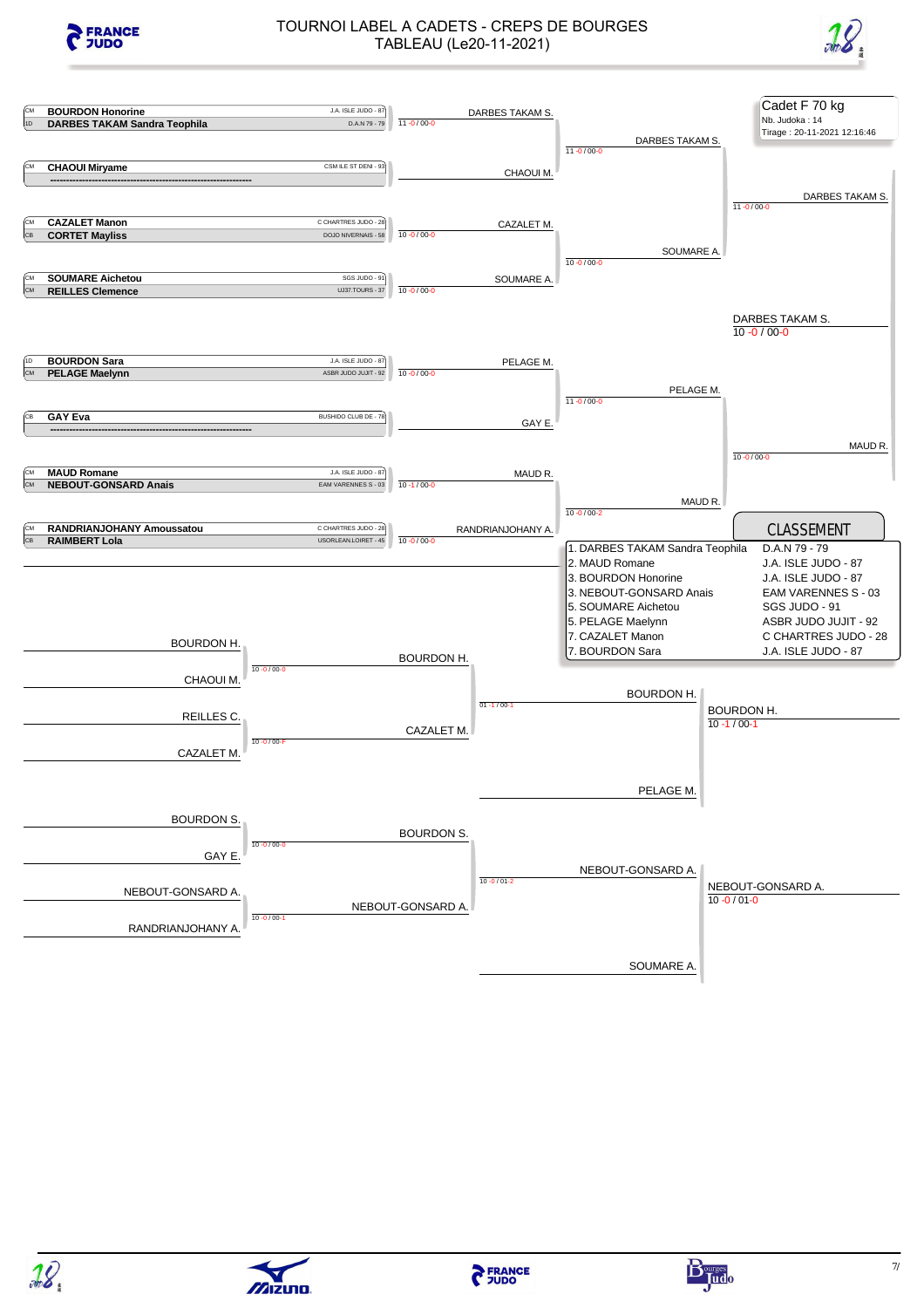



#### 9 judoka. Tirage : 20-11-2021 12:17:27

| Poule $1 (+70 kg)$       |                      |          | Tapis 6  |          |   |   |    |                 |
|--------------------------|----------------------|----------|----------|----------|---|---|----|-----------------|
| NOM et Prénom            | Comite               | Grade    |          | 2        | 3 | V | P  | - C             |
| DA SILVA Ilohane         | A S MONTFERRAND - 63 | (CB)     |          | $10 - 0$ | X |   |    | 10 <sub>2</sub> |
|                          |                      |          |          | $00 - 0$ |   |   |    |                 |
| LE MOEL Marie Pascal     | AJ.CHATEAUROUX - 36  | $(CV)$ 2 | Х        |          | X | 0 |    | 0 <sub>3</sub>  |
|                          |                      |          | $11 - 0$ | $10 - 0$ |   | 2 | 20 |                 |
| MINKADA-CAQUINEAU Leonie | D.A.N 79 - 79        | $(CM)$ 3 | $00 - 0$ | $00 - 0$ |   |   |    |                 |

Ordre combats : 1-2 2-3 1-3

| Poule $2 (+70 kg)$         |                           |          |   | Tapis 6  |          |                 |      |                |
|----------------------------|---------------------------|----------|---|----------|----------|-----------------|------|----------------|
| NOM et Prénom              | Comite                    | Grade    |   | 2        | 3        | V               | P C  |                |
|                            | FLAM 91 - 91              | $(CM)$ 1 |   | $10 - 0$ | $10 - 0$ |                 |      |                |
| KAMGA NGANGOUM Yvana Trecy |                           |          |   | $00 - 0$ | $00 - 0$ | 2               | - 20 |                |
| <b>HARDY Lucile</b>        | C CHARTRES JUDO - 28      |          | X |          | $10 - 0$ | 10 <sub>2</sub> |      |                |
|                            |                           | $(CM)$ 2 |   |          | $00 - 0$ |                 |      |                |
| CARDOSO DE OLIVEIRA Rachel | <b>RSC CHAMPIGNY - 94</b> | $(CM)$ 3 | X | X        |          | $\Omega$        |      | 0 <sub>3</sub> |

Ordre combats : 1-2 2-3 1-3

| Poule $3 (+70 kg)$                |                             |          |                      |   | Tapis 6              |          |          |                 |
|-----------------------------------|-----------------------------|----------|----------------------|---|----------------------|----------|----------|-----------------|
| NOM et Prénom                     | Comite                      | Grade    |                      | 2 | 3                    | V        | P C      |                 |
| <b>CAMARA Assana</b>              | CSM ILE ST DENI - 93        | $(CM)$ 1 |                      | X | $10 - 0$<br>$00 - 0$ | 1        |          | 10 <sub>2</sub> |
| <b>LANG Bintibe</b>               | JUDO 83 TOULON - 83         | $(CM)$ 2 | $11 - 0$<br>$00 - 1$ |   | $10 - 0$<br>$00 - 0$ | 2        | 20       |                 |
| <b>TEIXEIRA DA SILVA Gabriela</b> | <b>BUSHIDO CLUB DE - 78</b> | $(CM)$ 3 | X                    | X |                      | $\Omega$ | $\Omega$ | - 3             |
| Ordre combats: $1-2$ 2-3 1-3      |                             |          |                      |   |                      |          |          |                 |